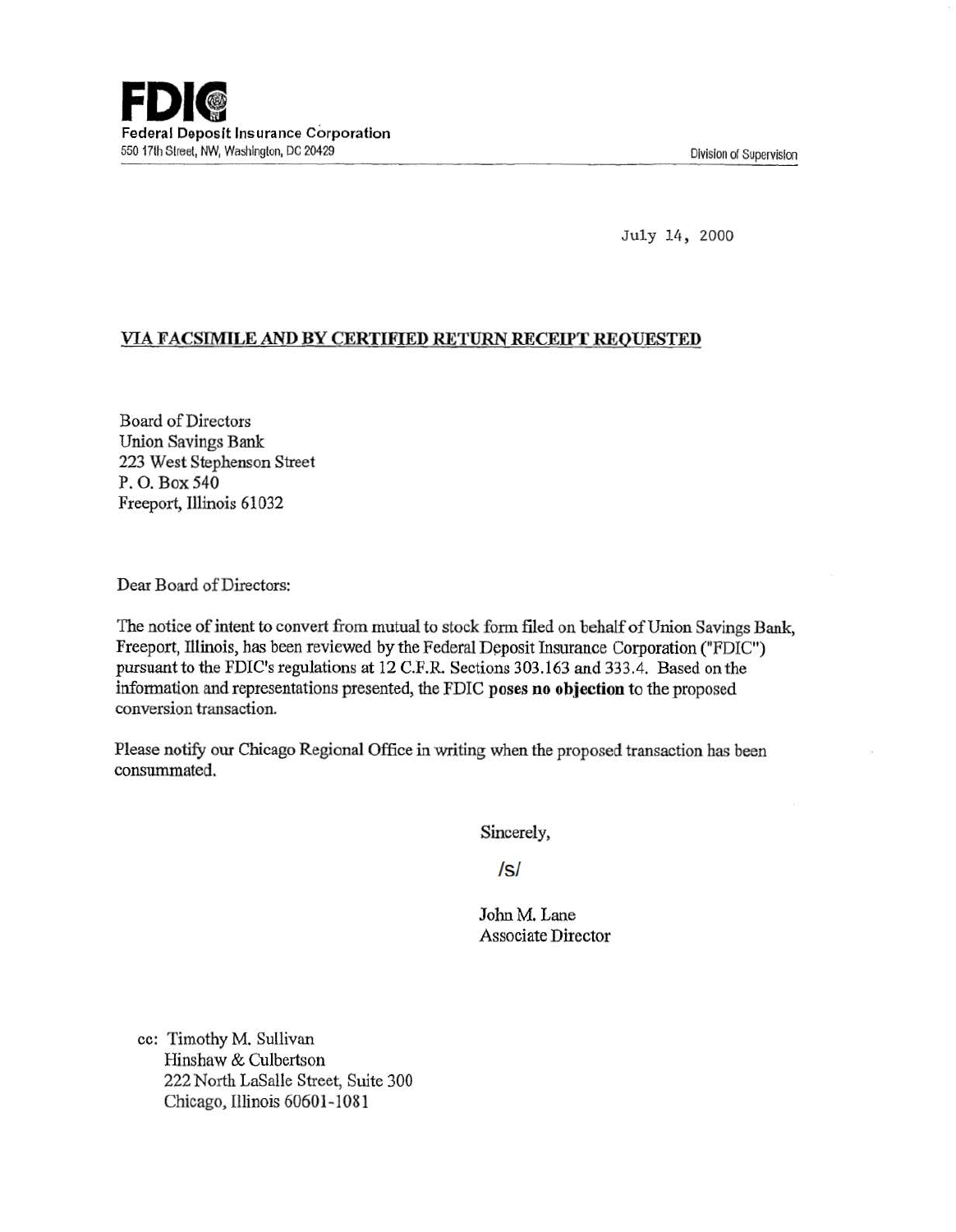## FEDERAL DEPOSIT INSURANCE CORPORATION

IN RE: Union Savings Bank Freeport, lllinois

Application for Consent to Merge

## ORDER 'AND BASIS FOR CORPORATION APPROVAL

Pursuant to Section 18(c) and other provisions of the Federal Deposit Insurance Act ("FDI Act"), an application has been filed on behalf of Union Savings Bank, Freeport, Illinois ("Savings Bank"), an Illinois chartered mutual savings bank for the FDIC's consent to merge with an interim lllinois-chartered stock savings bank ("Stock Bank"). Savings Bank is a Bank Insurance Fund ("BIF") member, with total assets of  $$121,705,000$  and total deposits of  $$110,010,000$  as of December 31, 1999.

These filings were made in connection with the "Union Savings Bank Plan of Reorganization to a Mutual Holding Company and Stock Issuance Plan" (the "Plan"). Pursuant to the Plan, Savings Bank will:(l) The Mutual Bank will charter Union Bancshares, MHC (the "Mutual Holding Company"), (2) The Mutual Holding Company will incorporate USB Bankshares, Inc., a Delaware corporation (the "Stock Holding Company"), (3) The Stock Holding Company will charter an Illinois stock savings bank to be named Union Savings Bank (the "Stock Bank"), (4) Once formed, the Stock Bank will acquire substantially all of the Mutual Bank's assets (except for \$100,000 in cash) and all of its liabilities, including insured deposits, in exchange for all of the Common Stock of the Stock Bank. At this point, the Mutual Bank will be left with \$100,000 in cash and all of the Common Stock of the Stock Bank, (5) The Stock Holding Company will acquire all of the Stock Bank's Common Stock from the Mutual Bank in exchange for all of the Common Stock of the Stock Holding Company. At this point, the Mutual Bank will be left with \$100,000 in cash and all of the Common Stock of the Stock Holding Company, (6) The Mutual Bank will then exchange its own mutual bank charter for the charter of the Mutual Holding Company. At this point the Mutual Bank will cease to exist. The Mutual Holding Company will have \$100,000 in cash and sole ownership of the Stock Holding Company. The Stock Holding Company will have sole ownership of the Stock Bank.

Upon consummation of the Reorganization, the deposits of the Mutual Bank will continue to be insured under SAIF. On the effective date of the Reorganization, the Stock Bank will be the wholly-owned subsidiary of the Stock Holding Company, which will be the wholly-owned subsidiary of the Mutual Holding Company. Presently there are no plans to offer for sale any portion of its stock. The proposed transaction per se will not alter the competitive structure of banking in the market currently served by Savings Bank. Savings Bank's principal office will remain at 223 Stephenson Street, Freeport, Illinois. Notice of the proposed transaction, in a form approved by the FDIC, has been published pursuant to the FDI Act.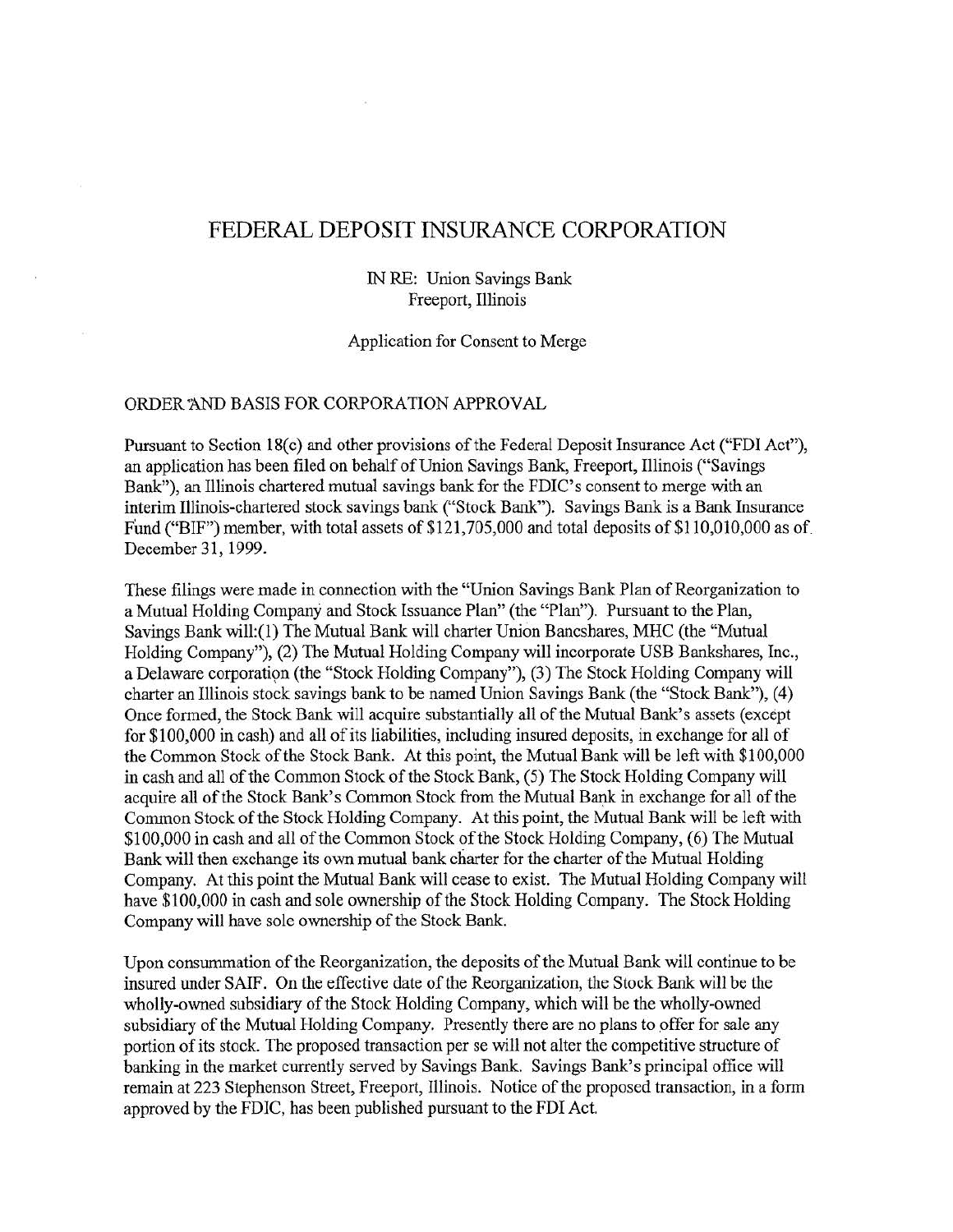A review of available information, including the Community Reinvestment Act ("CRA") Statement of Savings Bank discloses no inconsistencies with the purposes of the CRA. The bank is expected to continue to meet the credit needs of its entire community, consistent with safe and sound operation of the institution.

In connection with the application the FDIC has taken into consideration the fmancial and managerial resources and future prospects of the resultant Bank, and the convenience and needs of the conununity to be served. Having found favorably on these statutory factors and having considered other relevant information, including any reports on the competitive factors furnished by the Comptroller of the Currency, the Board of Governors of the Federal Reserve System, the Office ofThrift Supervision, or the Attorney General of the United States, it is the FDIC's judgement that the application should be and hereby is approved, subject to the following conditions:

- (1) That the proposed transaction may not be consummated unless and until the FDIC issues a non-objection letter to the Notice filed on behalf of the applicant pursuant to section 303.161 of the FDIC's Rules and Regulations concerning the mutualto-stock conversion portion of this transaction;
- (2) That prior to a sale, transfer, or disposition of any shares of Savings Bank by the MHC to any person (including any Employee Stock Ownership Plan), or a conversion of the mutual holding company to stock form, MHC will provide written notification to the FDIC and provide the FDIC with copies of all documents filed with state and Federal banking and/or securities regulators in connection with any such sale, transfer, disposition, or conversion;
- (3) That, should any shares of the stock of Savings Bank or the Stock Bank be issued to persons other than MHC, any dividends waived by MHC must be retained by Savings Bank or the Stock Bank and segregated, earmarked, or otherwise identified on the books and records of Savings Bank or the Stock Bank; such amounts must be taken into account in any valuation of the institution and factored into the calculation used in establishing a fair and reasonable basis for exchanging shares in any subsequent conversion of MHC to stock form; such amounts shall not be available for payment to or the value thereof transferred to minority shareholders, by means including through dividend payments or at liquidation;
- (4) That any changes in proposed management, including the board of directors or proposed ownership (10 percent or more of the stock and new acquisitions of or subscriptions to 10 percent or more of the stock), will render this approval null and void unless such proposal is approved by the Regional Director (Supervision) of the FDIC's Chicago Regional Office prior to the consummation of the proposed transaction;